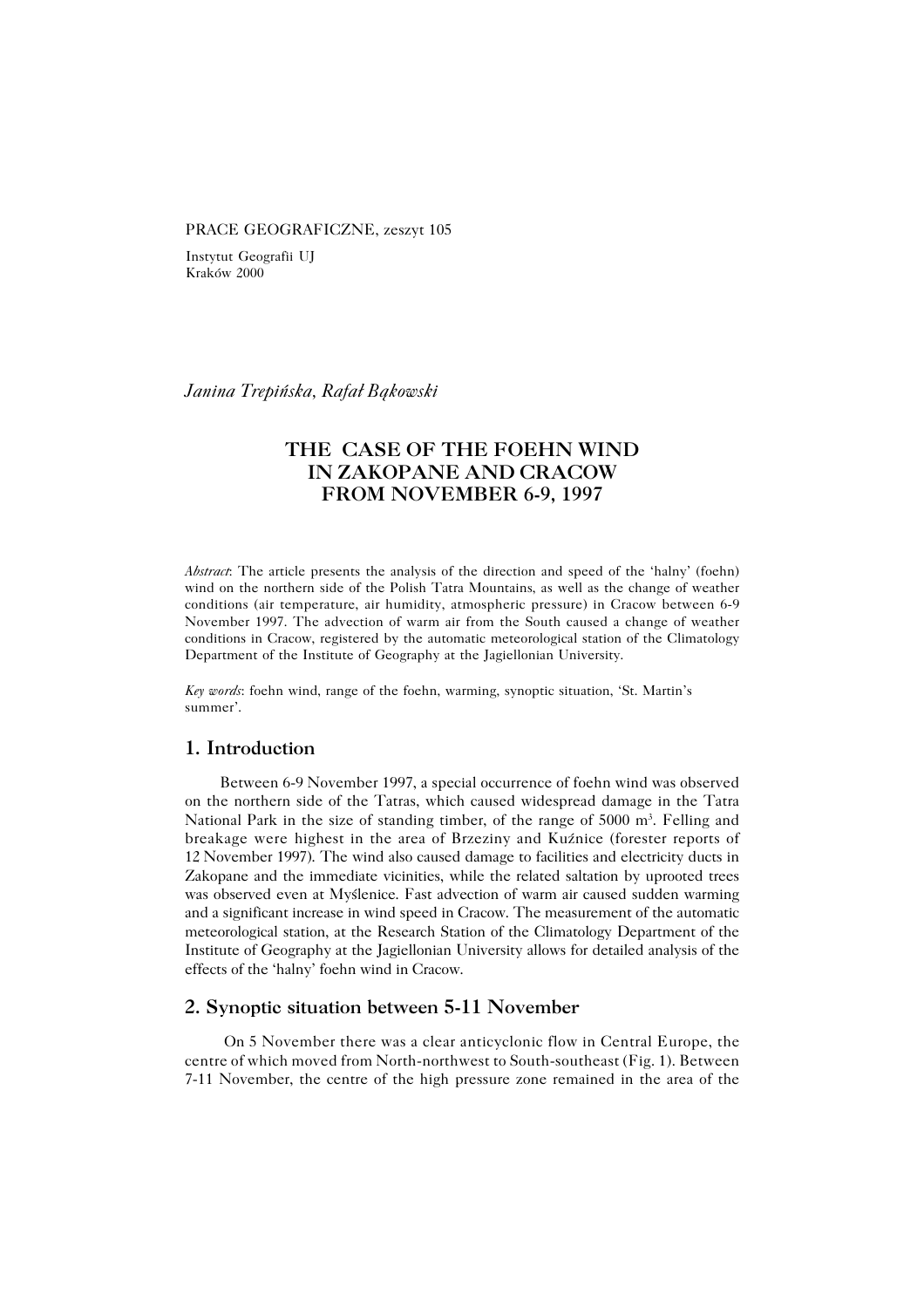

Fig. 1. Synoptic weather chart at 01.00 CET of November 6, 1997 (Codzienny Biuletyn Meteorologiczny IMGW, 1997, 6 listopada 1997r.).

Ryc. 1. Mapa synoptyczna z godziny 1.00 CSE dnia 6 listopada 1997 roku (Codzienny Biuletyn Meteorologiczny IMGW, 1997, 6 listopada 1997r.).

Black Sea and Asia Minor (Fig. 2). Air pressure in the broad high pressure zone ranged within 1033−1022 hPa. Groups of low pressure moved from the Atlantic Ocean towards Central Europe, the centres of which were characterised by very low pressure (980− 985 hPa).

On 6 November, low pressure systems moved from the Spanish Peninsula, through northern France to southern Scandinavia. On 9 November the low pressure formed over the Gulf of Riga. The lows were related to very active atmospheric fronts moving quickly from the south−east to the north−west. A low pressure area with precipitation and cold front prevailed over the eastern border of Poland. In the period discussed, significant horizontal pressure gradients were observed, resulting from the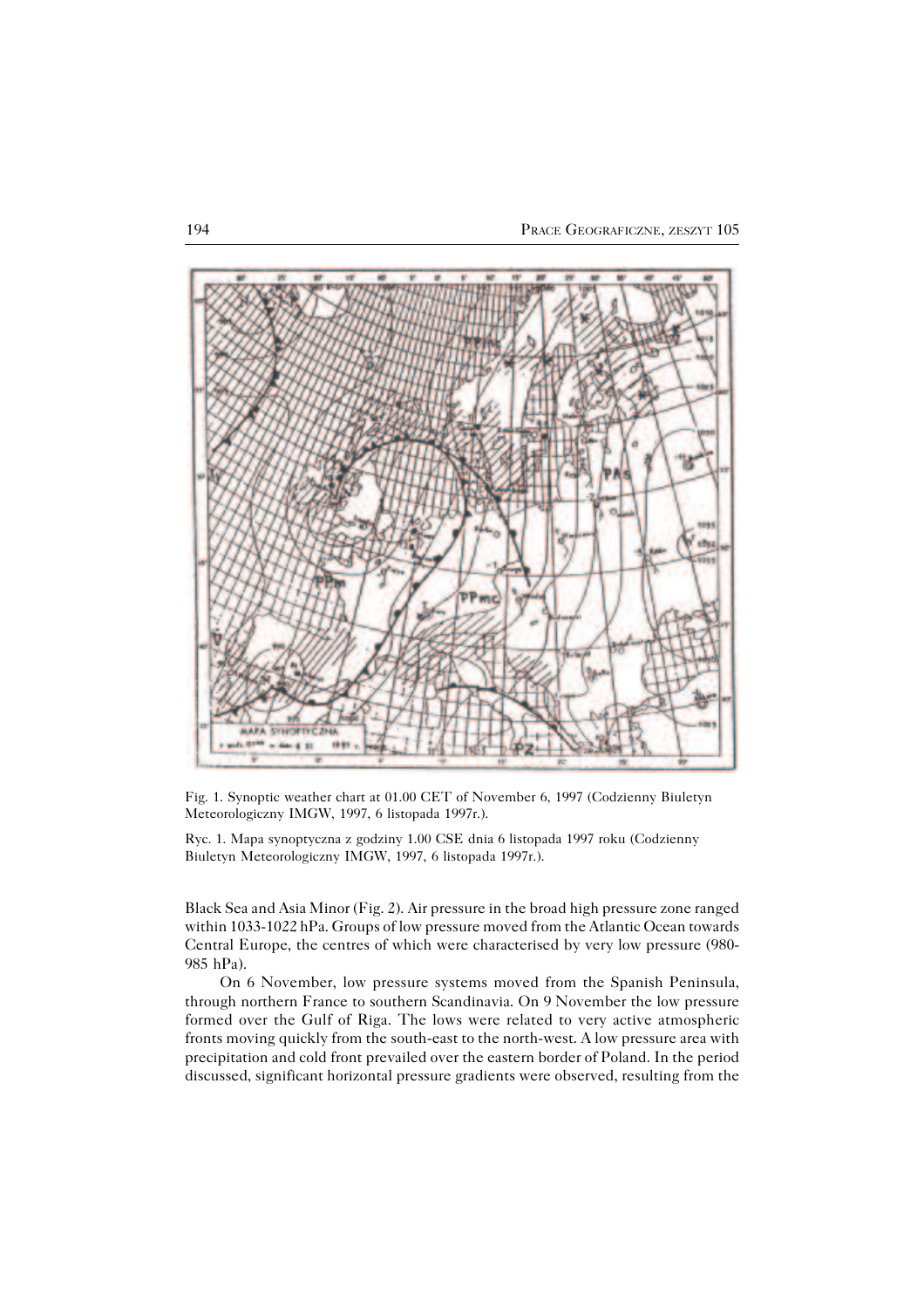

Fig. 2. Synoptic weather chart at 01.00 CET of November 9, 1997 (Codzienny Biuletyn Meteorologiczny IMGW, 1997, 6 listopada 1997r.).

Ryc. 2. Mapa synoptyczna z godziny 1.00 CSE dnia 9 listopada 1997 roku (Codzienny Biuletyn Meteorologiczny IMGW, 1997, 6 listopada 1997r.).

high pressure which remained over north−eastern Europe. Over the northern part of the Carpathians, the pressure gradient forced the southern directions of warm air to descend. In Cracow, such a downward movement was observed between November 6th at noon and the morning of November 9th.

### **3.Weather in Zakopane**

 The synoptic situation presented above had to cause the foehn effect in the Carpathians. It was a classic example of the foehn (Bąkowski 1997). Strong wind from the south and south−west was observed, the speed of which even reached 10 ms−1, and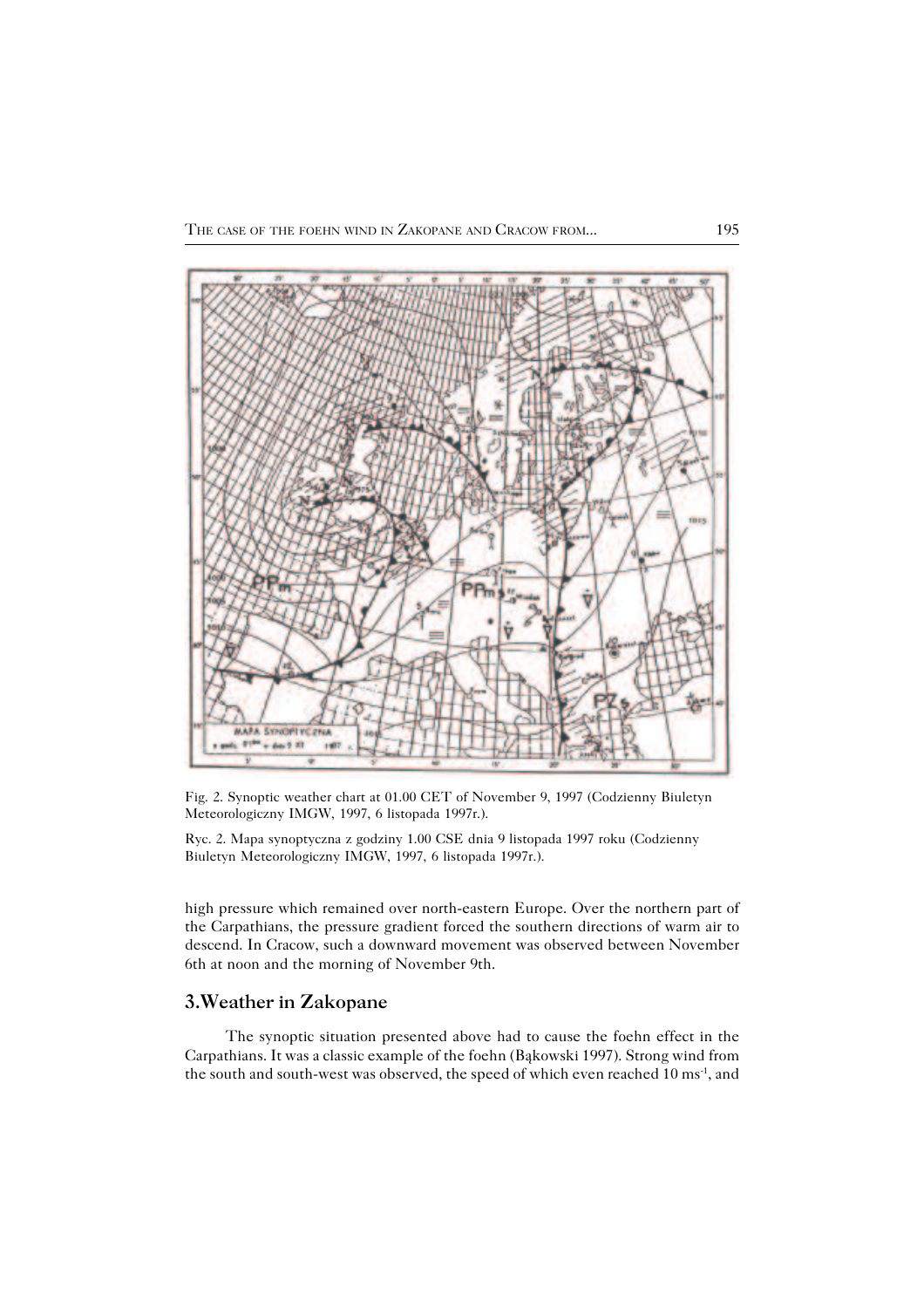lasted from the late night hours of 5−6th November to the morning of 9th November (table 1). At some point (7th November, morning) the wind reached a speed of over 15ms−1 (7 degrees Beaufort scale of wind speeds). Judging the speed of the wind by its effects, one can presume that locally it must have blown to a speed of 9−10 degrees Beaufort scale, which corresponds to 20-25 ms<sup>-1</sup>.

In the period discussed, air pressure in Zakopane varied from 904−910 hPa.

Air temperature increased from –0.2°C on November, 6 to 17.1°C on November 7th (maximum temperature). A visible fall of temperature to 4.5°C occurred on 10th November.

Between 6−9th November relative humidity was lower (also in the evening and morning), and fell within 45% (November, 5) to 70%. Saturation deficit values ranged from between 1.1 to 8.1 hPa.

# **4. Weather in Cracow**

The gusts of foehn wind are rarely felt in Cracow. In the period described, however, the foehn effects were observed, i.e. strong gusts of southern wind, incoming warm air and fall of relative humidity. The graphic representation of weather in that period is shown in Fig. 3−7.

Fig. 3 presents the rapid decrease in air pressure starting from 5th November, with the lowest value of 985.1 hPa on 7th November at 5.40 CET.

Wind perimeters are worth studying. Wind speeds measured at the station at the Botanical Garden rarely reach high values, due to the location of the station in the

Tab. 1. Przebieg wybranych elementów meteorologicznych w Zakopanem w dniach 6−9 listopada 1997 roku

v – prędkość wiatru, d – kierunek wiatru, p – ciśnienie powietrza, t – temperatura powietrza,

| day                     | 6 November |            |           | 7 November |       |       | 8 November |       |           | 9 November |            |                |
|-------------------------|------------|------------|-----------|------------|-------|-------|------------|-------|-----------|------------|------------|----------------|
| dzień                   | 6 listopad |            |           | 7 listopad |       |       | 8 listopad |       |           | 9 listopad |            |                |
| hour - godzina          |            | 13         | 19        |            | 13    | 19    |            | 13    | 19        |            | 13         | 19             |
| $v$ [m s <sup>1</sup> ] | 6          | 6          | 6         | 9          | 6     | 5     | 5          |       | 6         |            | 2          | $\overline{2}$ |
| d                       | <b>NNE</b> | <b>NNE</b> | <b>NW</b> | S          | S     | SW    | SSW        | SW    | <b>SW</b> | E          | <b>WNW</b> | <b>NE</b>      |
| p [hPa]                 | 908,0      | 905.3      | 906.8     | 903,6      | 907,5 | 909,2 | 908,2      | 904,5 | 904,3     | 909.8      | 908,8      | 907,5          |
| t [°C]                  | 10.2       | 12.8       | 14.4      | 15.2       | 14.1  | 14,3  | 13.2       | 13.5  | 14.0      | 8.5        | 12.5       | 11.0           |
| f[%]                    | 62         | 66         | 56        | 53         | 64    | 62    | 71         | 64    | 60        | 90         | 57         | 51             |
| $\Delta$ [hPa]          | 4,7        | 5,0        | 7,1       | 8,1        | 5.9   | 6,2   | 4,3        | 5.6   | 6.4       | 1,1        | 6,3        | 6,4            |

f – wilgotność względna,  $\Delta$  – niedosyt wilgotności.

Tab. 1. Course of the selected meteorological elements in Zakopane of November 6−9, 1997  $v$  – speed of wind, d – direction of wind,  $p$  – air pressure,  $t$  – air temperature,  $f$  – relative humidity,  $\Delta$  – saturation deficit.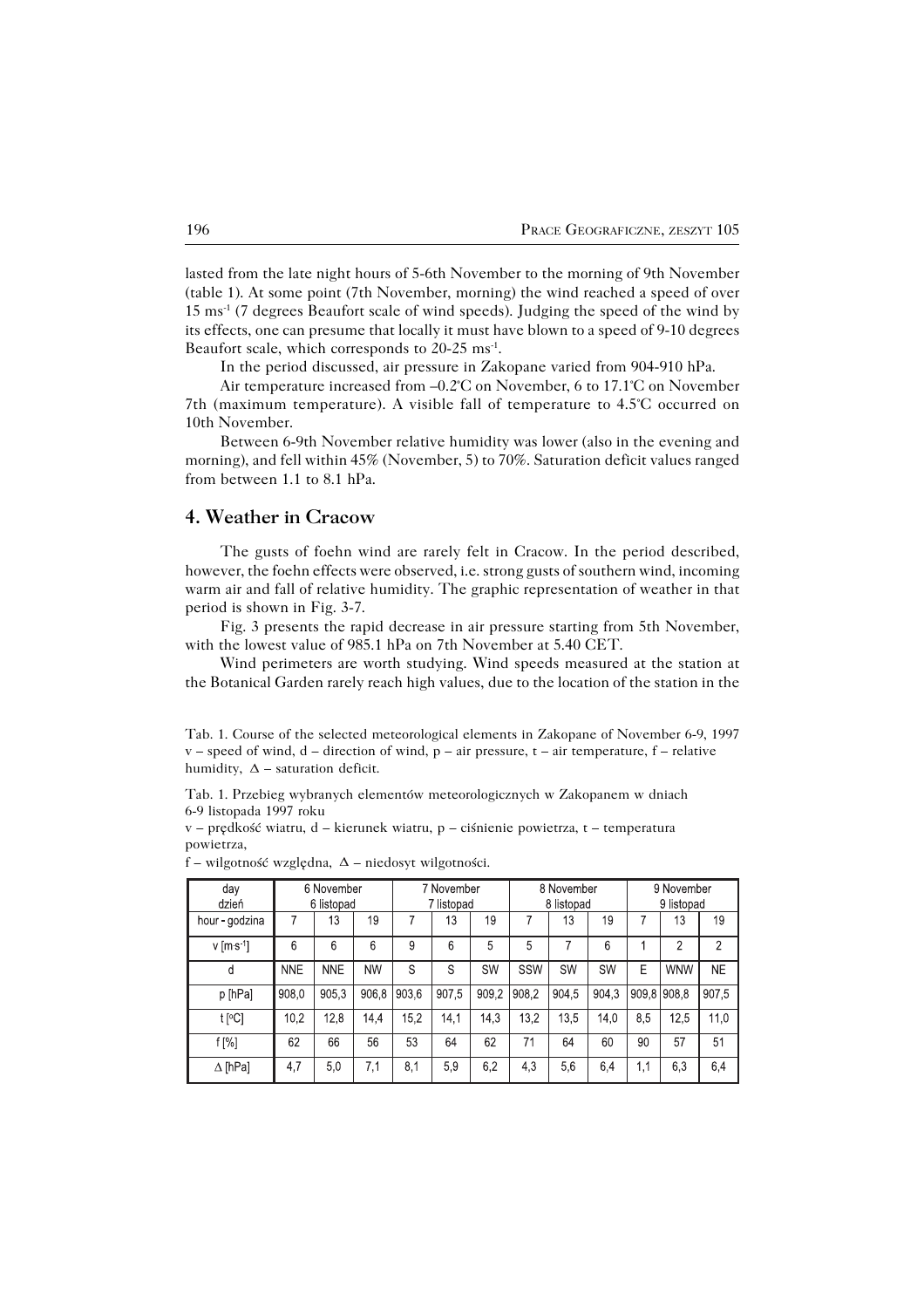

Fig. 3. Course of the air pressure (in hPa) at the meteorological station in Cracow of November 4−10, 1997.

Ryc. 3. Przebieg ciśnienia atmosferycznego (w hPa) na stacji w Krakowie w dniach 4−10 listopada 1997 roku.



Fig. 4. Course of the mean and maximum wind speed (in ms<sup>-1</sup>) at the meteorological station in Cracow of November 4−10, 1997.

Ryc. 4. Przebieg średnich i maksymalnych prędkości wiatru (w ms<sup>-1</sup>) na stacji w Krakowie w dniach 4−10 listopada 1997 roku.

centre of the city. It stands out that during the period discussed wind speed measured at the automatic station at the height of 20 m. a.g.l. was over 11 ms−1, while on 7th November at 10.40 am the maximum wind speed noted was 11.4 ms<sup>-1</sup> (Fig. 4). Simultaneously, the wind was characterised by sudden gusts, which is visible in Picture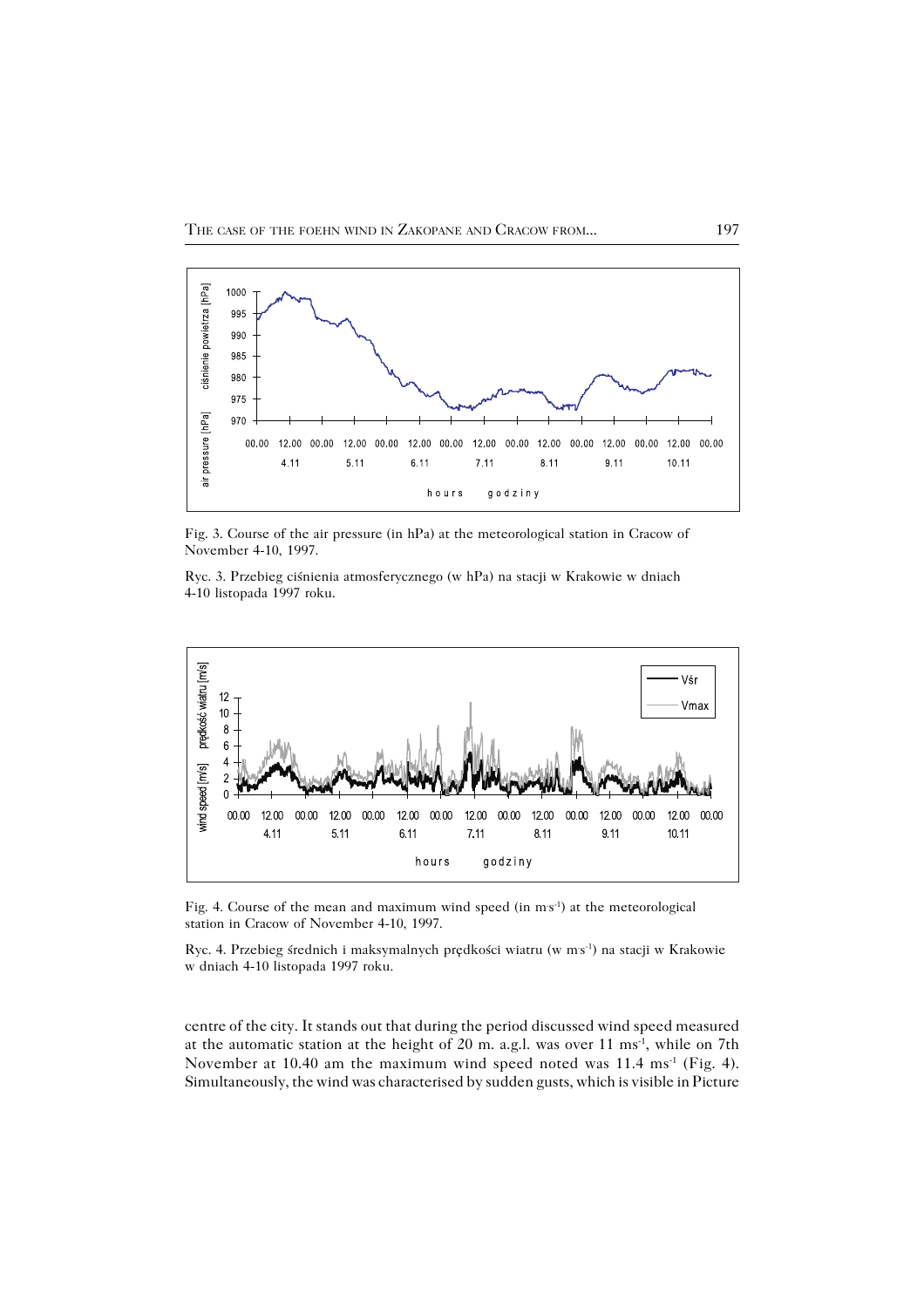4. Wind speeds higher than 7 ms<sup>-1</sup> prevailed between 6th November and the morning of 9th November.

The wind direction was changing, depending on the location of the centre of the low pressure. From 6th November at noon to the night of 7th November, southern winds prevailed, later changing to eastern and south−eastern winds (Fig. 5). A further change of wind direction to the west might have been related to the increasing barometric gradient in the foreland of the Carpathians and thus the wind direction change could have been connected with the increased pressure gradient.

The air temperature changed significantly (Fig. 6). After cold days between 3−5th November, the temperature increased from –5.5°C at 6.30 am CET on 5th November to 22.7°C at 2 pm CET on 7th November (increase by 28.2°C). The warm weather also preserved for a further few days.

Changes in temperature were accompanied by irregularities in daily relative humidity. In the period discussed the lowest values of relative humidity fell between 48% on 5th November approximately 50% on 7th November (Fig. 7). The low value of the relative humidity on 10th November at 1 pm CET occurred in the mass of air coming onto the foreland of the Carpathians from south−east. The inward movement was related to the forming of another air pressure system, with a latitude−parallel front in the foreland of the Carpathians (Fig. 2).

The case of the foehn wind described is a clear example of the impact of orography (mountain range) on the forming of weather elements in the foreland of the mountains. The orographic effect was simultaneously noted in the daily records in all meteorological elements in the period discussed, also in elements not presented above. Clouds increased between 6−8th November. The strong horizontal air movement is confirmed by the occurrence of high and medium clouds (Ci, Cc, Cs, Ac len) observed



Fig. 5. Course of the wind directions at the meteorological station in Cracow of November 4−10, 1997.

Ryc. 5. Przebieg kierunków wiatrów na stacji w Krakowie w dniach 4−10 listopada 1997 roku.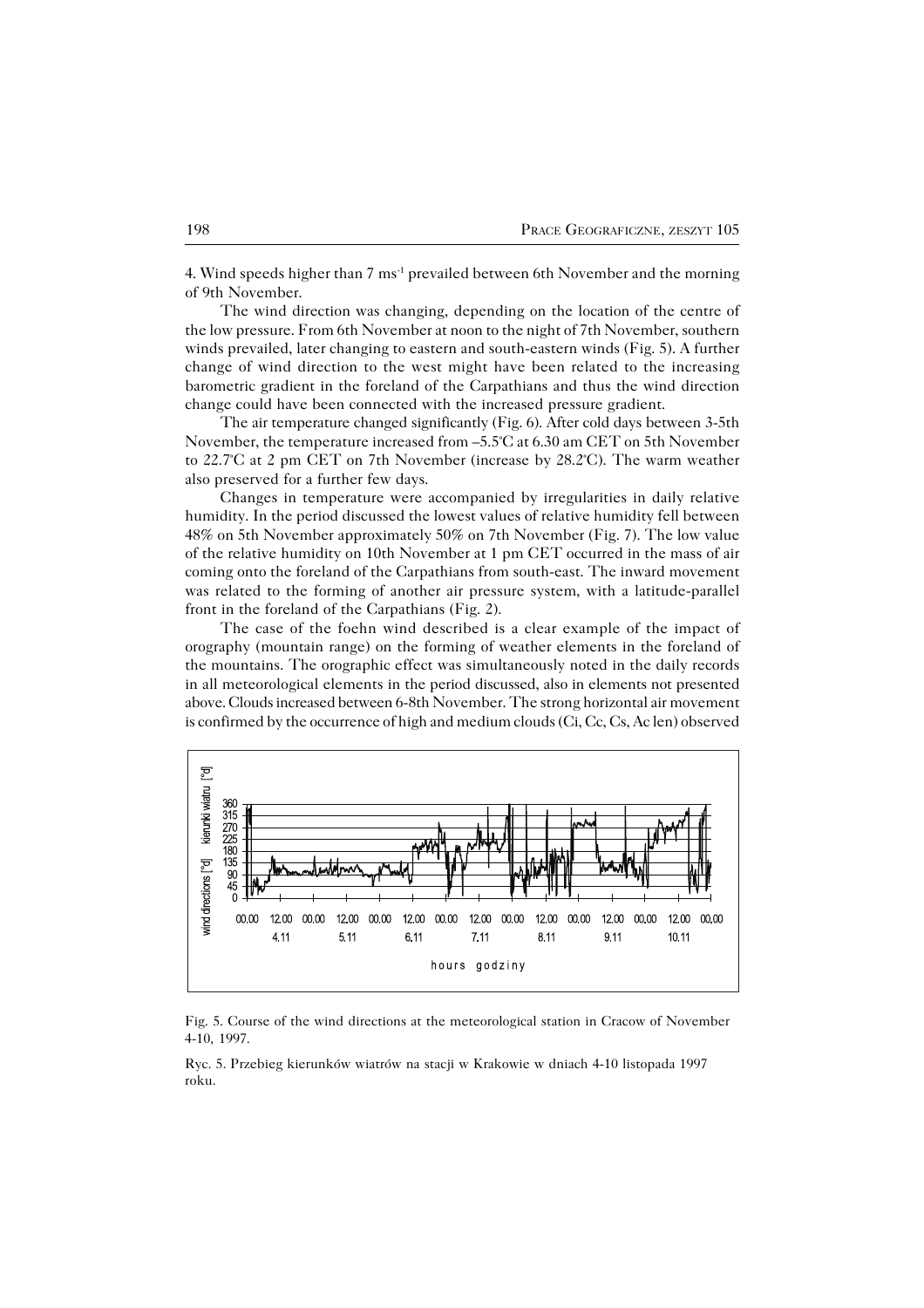

Fig. 6. Course of the air temperature (in °C) at the meteorological station in Cracow of November 4−10, 1997.

Ryc. 6. Przebieg temperatury powietrza (w °C) na stacji w Krakowie w dniach 4-10 listopada 1997 roku.



Fig. 7. Course of the relative humidity (in %) at the meteorological station in Cracow of November 4−10, 1997.

Ryc. 7. Przebieg wilgotności względnej powietrza (w %) na stacji w Krakowie w dniach 4−10 listopada 1997 roku.

from the Cracow station. Between 7−9th November, small short precipitation occurred from the middle layer of clouds. The highest sunshine was recorded in Cracow on 9th November (6.9hours). On 7th November, however, on the day of the maximum wind speed, the sun was not visible.

The occurrence described is interesting from the point of view of the natural weather−shaping element, here represented by mountain range and mountain foreland together with a foehn−conditioning synoptic situation. The air pressure system, and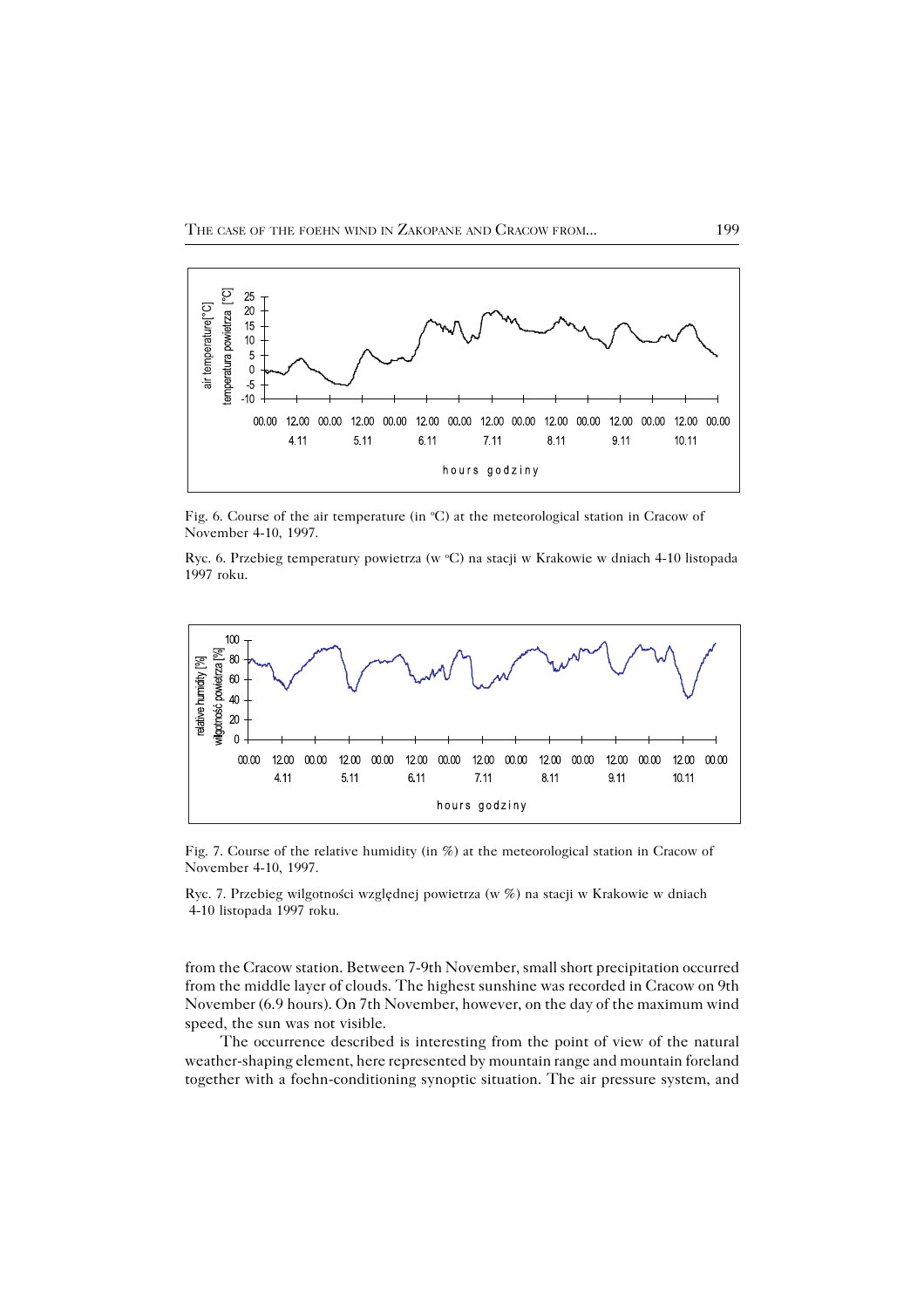especially the fronts forming in the Central Europe, were very active. The dynamic barometric situation, characteristic at this season of the year, caused strong advection of warm air, which explains the climatic phenomenon of 'St. Martin's summer'.

The analysis of the minimum air temperature throughout the years in the annual pentads, on the basis of the Cracow series (Trepińska 1975), shows that at the end of October and at the beginning of November, minimal temperatures do not decrease further. The folk tradition points to a track of observed warming related to the beginning of autumn, called 'St. Martin's summer' (St. Martin's day falls on 24th October). It is the turn of seasons, which climatologists named as autumn and pre−winter (Martyn 1995), falling on the last days between the beginning of the last decade of October and the end of the first decade of November. The direction from which the warm air comes depends on the location of the high pressure to the south or south−east of the Carpathians. It may happen that a short warming in southern Poland will be the effect of the foehn winds, forming due to a high horizontal air pressure gradient between the high and the low pressure in the northern foreland of the Carpathians.

*Translated by Biuro tłumaczeń "Letterman"*

#### **References**

- Bąkowski R., 1997, *Wiatry katabatyczne w profilu Kasprowy Wierch − Hala Gąsienicowa − Zakopane*, praca magisterska, maszynopis w Zakładzie Klimatoogii IG UJ, Kraków.
- *Codzienny Biuletyn Meteorologiczny IMGW*, 1997, 5,6,7,8,9,10,11 listopada 1997r.
- Martyn D., 1987, *Klimat Polski*,[w:] *Klimaty kuli ziemskiej*, PWN, Warszawa, 1−666.
- Materiały archiwalne Stacji Naukowej Zakładu Klimatologii Instytutu Geografii Uniwersytetu Jagiellońskiego
- Trepińska J., 1975, *O ekstremalnych temperaturach powietrza w Krakowie w XX stuleciu*, Folia Geogr., ser. Geogr.−Phys., vol. IX, 131−142.

## **Przypadek wiatru fenowego w Zakopanem i w Krakowie w dniach 6−9 listopada 1997 roku Streszczenie**

W dniach 6−9 listopada 1997 roku obserwowano po północnej stronie Tatr szczególny przypadek wiatru fenowego, który spowodował na obszarze Tatrzańskiego Parku Narodowego rozległe zniszczenia w objętości drzewostanu. Szybka adwekcja ciepłego powietrza spowodowała nagłe ocieplenie i znaczny wzrost prędkości wiatru w Krakowie.

W Zakopanem wystąpił silny wiatr z kierunków południowego i południowo− zachodniego o prędkościach przekraczających w porywach 15 m·s<sup>-1</sup>. W omawianym